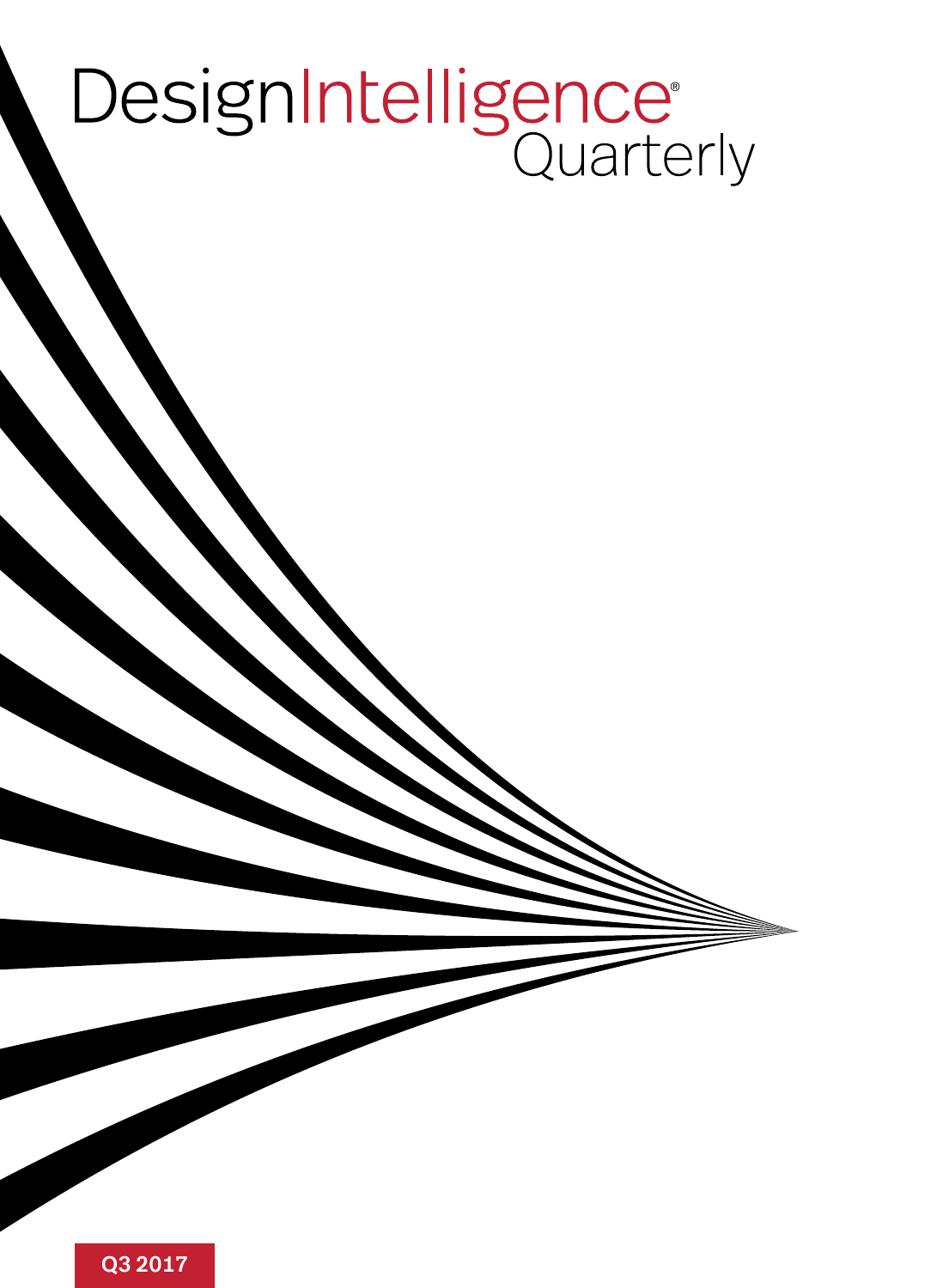### Is Zero Energy Achievable within Budget?

The cost to achieve Zero Energy has declined dramatically over the last decade. With the advancement of energy reduction strategies and the reduction of solar PV costs, the Zero Energy goal has finally become obtainable within a standard budget. The first point to understand is that reaching a goal of Zero Energy is a process—not an add-on to the budget. Second, setting a Zero Energy goal as a priority from the beginning of the design process is key to achieving a Zero Energy building within the budget parameters.

#### TONY HANS

n 2007, CMTA designed the first Zero<br>Energy educational building in the U.S.<br>and has since designed over 1,300,000 sf n 2007, CMTA designed the first Zero Energy educational building in the U.S. of Zero Energy buildings. However, in three recent projects Zero Energy was achieved without added costs to the budget *including the renewables*. All three projects had the following similarities:

- First, the owner created project budgets from similar previous project costs and set a sustainability goal (LEED Silver). The projects appeared to have standard budgets and goals.
- Second, the project Request for Proposal (RFP) showed that energy efficiency achieved in budget was desirable. Often the owner even went on to give priority to project proposals with drastic

energy reduction techniques or teams with energy efficiency expertise.

• Finally, a portion of the selection process or scoring of the project proposals gave added incentive for teams to achieve Zero Energy. Zero Energy expertise was either a portion of the selection interviews or, in the case of the design/bid example, the Zero Energy betterment option was later cited as a team differentiator.

Including energy efficiency and/or Zero Energy in the project goals pushed Zero Energy up on the priority list. In two of the examples discussed in this article the goal of zero energy wasn't fully seen as achievable within budget until after bids were received. The third project was a design/build project for a major metropolitan area.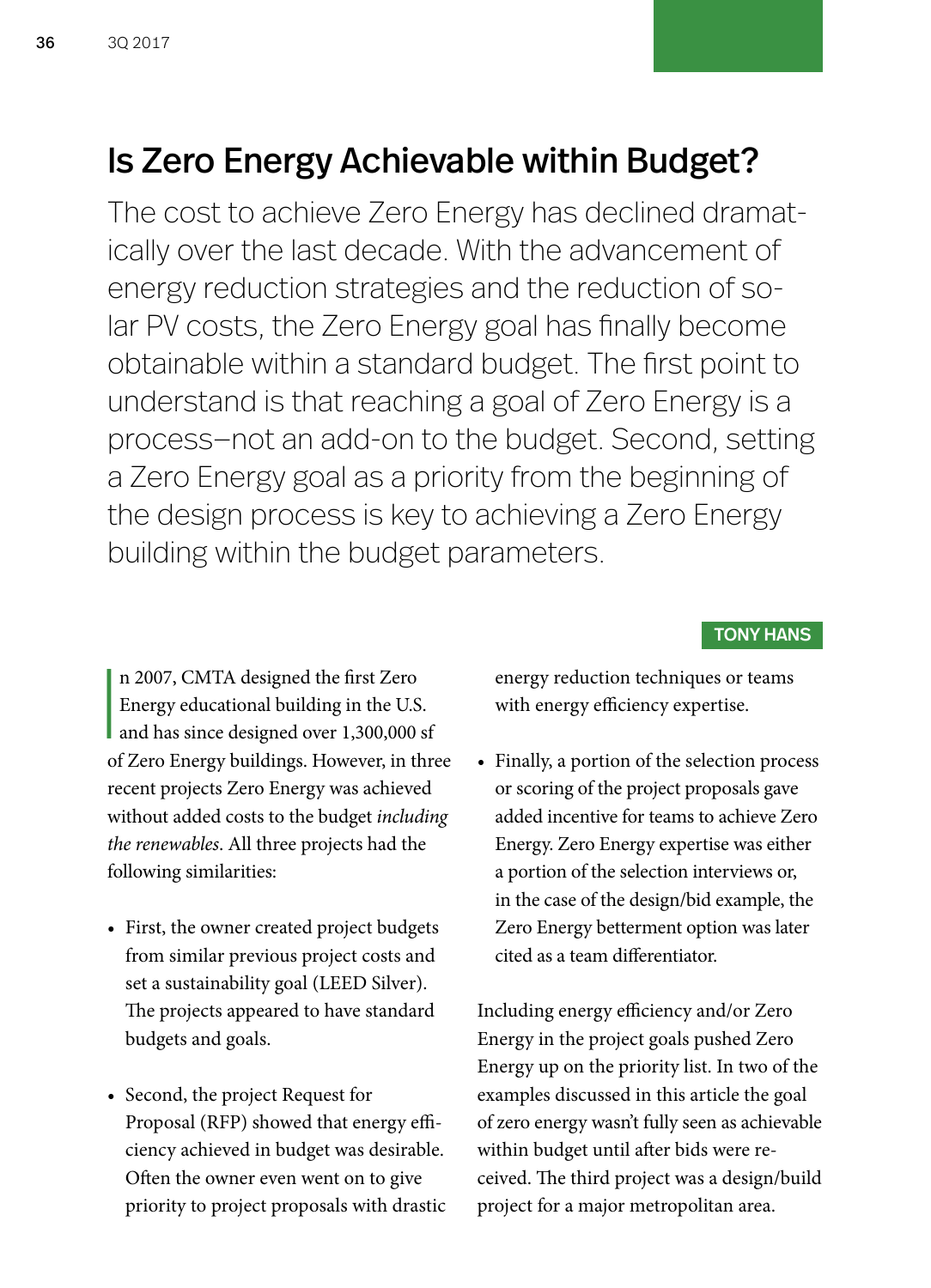The city noted in the project award letter that the proposed betterment option of Zero Energy was "one of the highest achievable sustainable initiatives" and was one of the five reasons the project was awarded to the successful team. The project was also under budget and hit all the compulsory requirements of the Request for Proposals.

Collaboration between the design team and the owner was an important factor in these projects achieving Zero Energy with the stipulated budget.

- **Discovery Elementary School** 98,000 sf new elementary school designed by VMDO Architects in Charlottesville, Virginia for Arlington Public Schools. The project had a strong focus on designing for learning and received an AIA COTE Award in 2017. The committee commented, "This project gives students the opportunity to enjoy hands-on learning around energy efficiency and generation."
- **Cincinnati District Three Police Station** Design/build project with a typical two-stage selection process. An extremely collaborative design and construction team was led by Messer Construction and emersionDESIGN. The project RFP called for an emphasis on reducing the operations and maintenance costs of the facility while staying in budget. A betterment option of going Zero Energy was discussed by the team, but many did not feel it was financially achievable. A modeled drastic energy reduction resulted in the PV array included in the owner's budget.

• **Raleigh County Elementary School** The West Virginia School Board Administration visited Zero Energy schools in other states, but with very tight budgets and an emphasis on energy and operational cost reductions without additional first costs, Zero Energy did not seem achievable. OWPR Architects had achieved great sustainability goals in past projects but wanted to design an elementary school that was Zero Energy Ready by reducing energy consumption to a 70 percent level but stopping short of providing the renewables. When the project bid under budget, the team stepped up to make Zero Energy a reality.

The following steps to Zero Energy and achieved metrics by each project also tell the story. Sizing of the renewable energy solution is directly proportional to the amount of energy savings achieved.

First, an intense energy study on all aspects of energy consuming components of the building results in a successful energy reduction. If significant energy reduction is achieved then the amount of renewable energy is reduced.

Second, continuity between the original energy goals, the design team and operation and verification of the post-occupancy energy consumption is key to successful energy reduction. This continuity helps ensure the goal is prioritized and verified throughout the process. A valid energy model is also critical to setting an achievable goal. Tracking achieved EUIs and the percent difference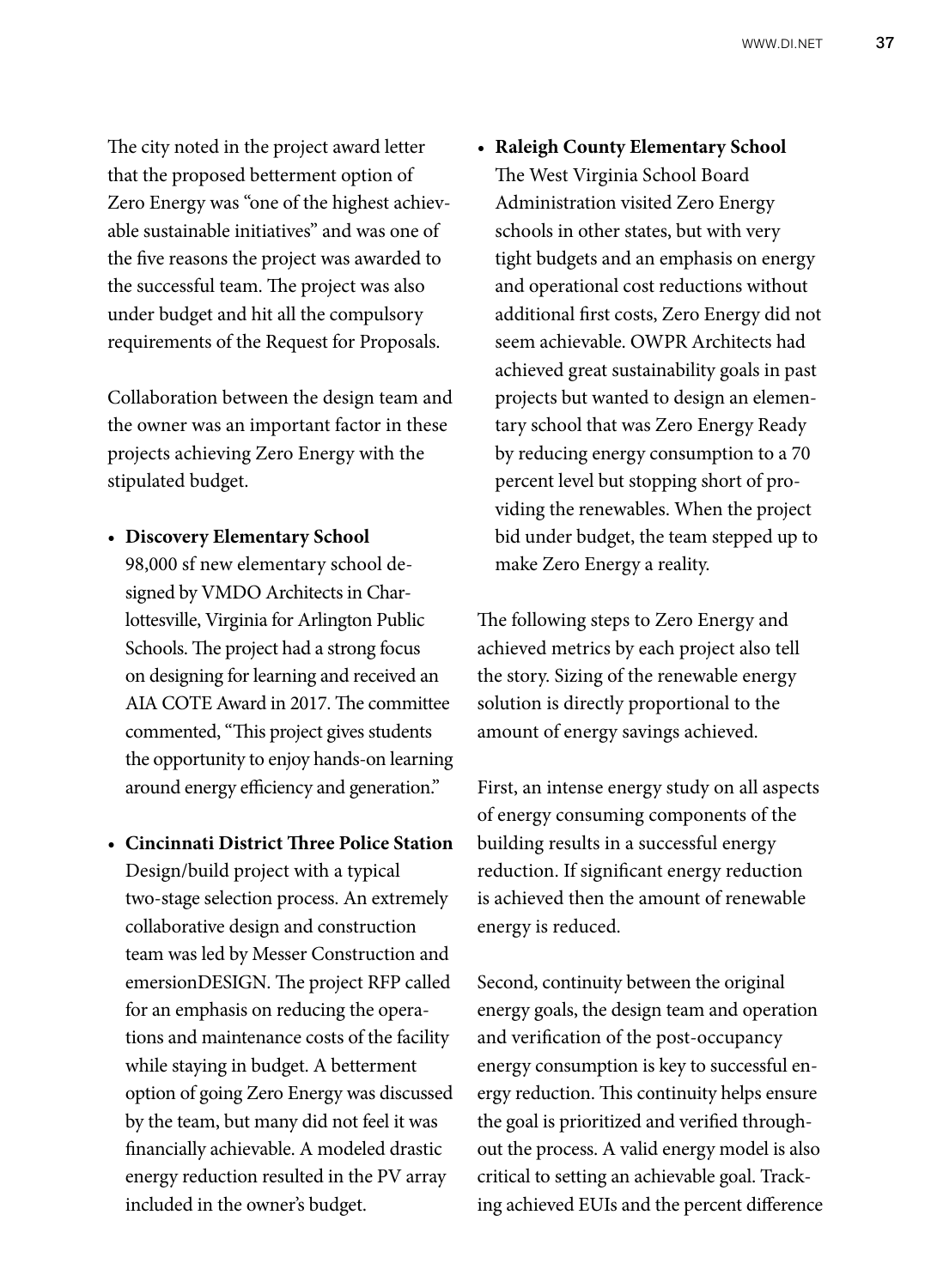between the modeled EUI and achieved EUI ensures confidence in energy performance when compared to a model.

#### "The best predictor of future behavior is past behavior." -Mark Twain

Third, the growing opportunities to maximize energy efficiency and the decreasing costs of renewable energy have helped drastically reduce the percent of project costs associated with the Zero Energy goal from 15 percent of a project a decade ago to most recently 5 percent of the total project. One of the primary factors has been the drastic cost reductions in LED lighting. The rapid adoption of LED lighting is arguably the fastest technology shift ever in the A/E/C industry and has cut lighting power density by up to 50 percent. The increase in energy code requirements has also shaped the market and driven manufacturers to invest in energy reducing equipment. Also, photovoltaic panels and the costs of racking have decreased steadily. All-in Solar PV costs on Zero Energy projects over the last decade have dropped 74 percent from a whopping \$5.80/watt to most recently \$1.50/watt.

#### "Nothing great was ever achieved without enthusiasm." -Ralph Waldo Emerson

Finally, a Zero Energy goal that connects to the vision of the client reprioritizes and protects the goal throughout the design and construction period. Having a vision for a building that includes visible environment stewardship (like solar PV) raises the importance of achieving that goal and protects it from processes like Value Engineering. All building owners have to consider return on investment (ROI). However, the ROI on Zero Energy is tangible (reduced energy bills) and is just as visible as the great view from the corner office or the terrazzo floors in the lobby.

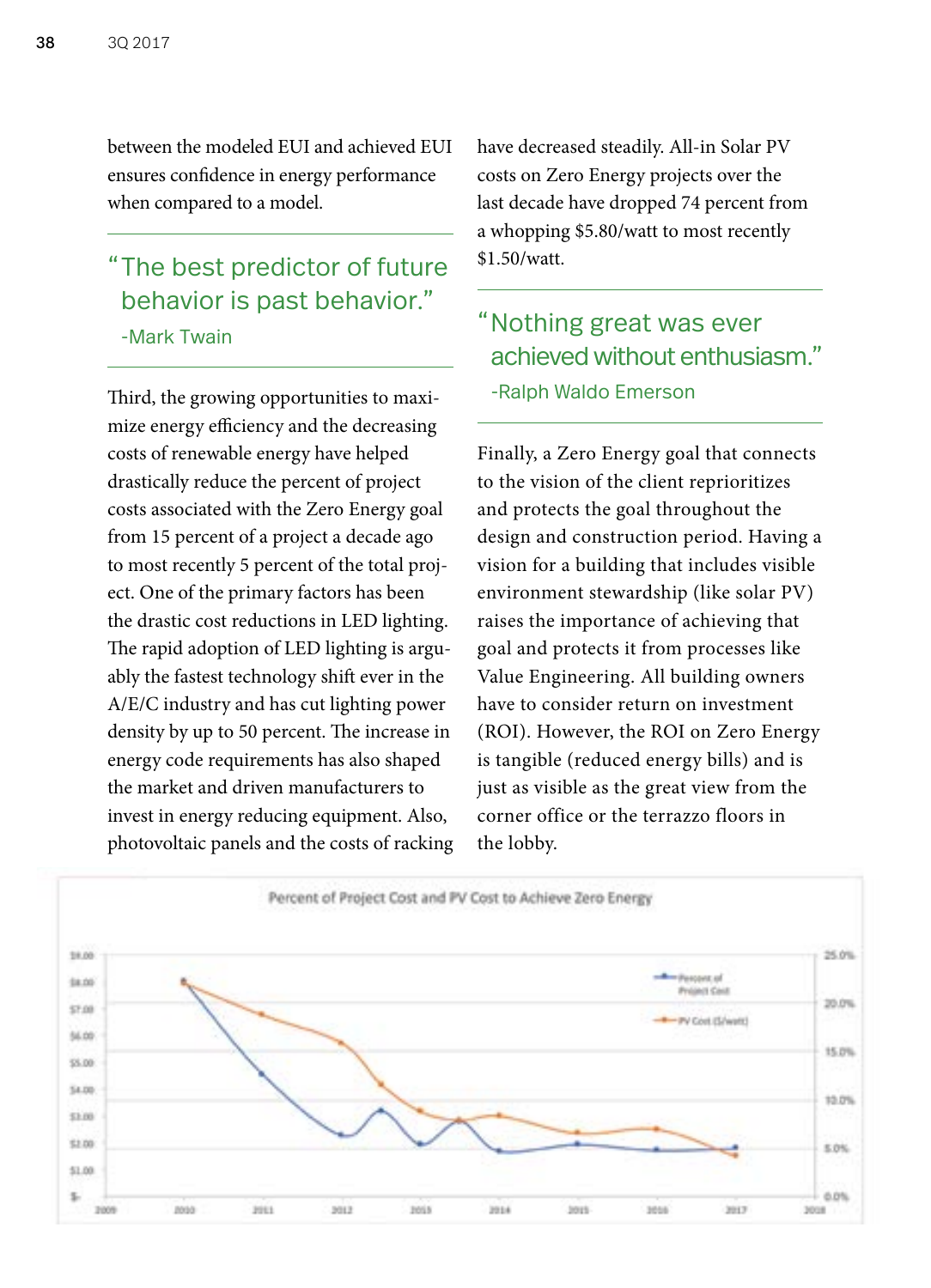Many Zero Energy buildings also have real time energy monitors that educate occupants and visitors on the sustainability factors of their environment. Some studies maintain that this real-time feedback also helps reduce energy use. In learning environments like K-12 schools these tools connect the owner's Zero Energy goal to the "why" (learning) of the building. The result tied Zero Energy to the "why" of the building in a unique way.

Zero Energy buildings cannot be affordably achieved in large energy users such as data centers, hospitals and restaurants yet, but common commercial, educational and civic buildings have been proven to achieve drastic energy reduction and Zero Energy while maintaining budget.

Tony Hans, PE, LEED AP, RCDD is the national director of sustainable projects for CMTA, Inc. In this capacity, he works with architects and owners to increase the potential of projects to be sustainable. He has worked on the majority of CMTA's Net Zero Energy projects including Richards ville Elementary School, the first Net Zero Energy Public School in the United States. He speaks at many regional and national conferences on the subject of net zero energy buildings.